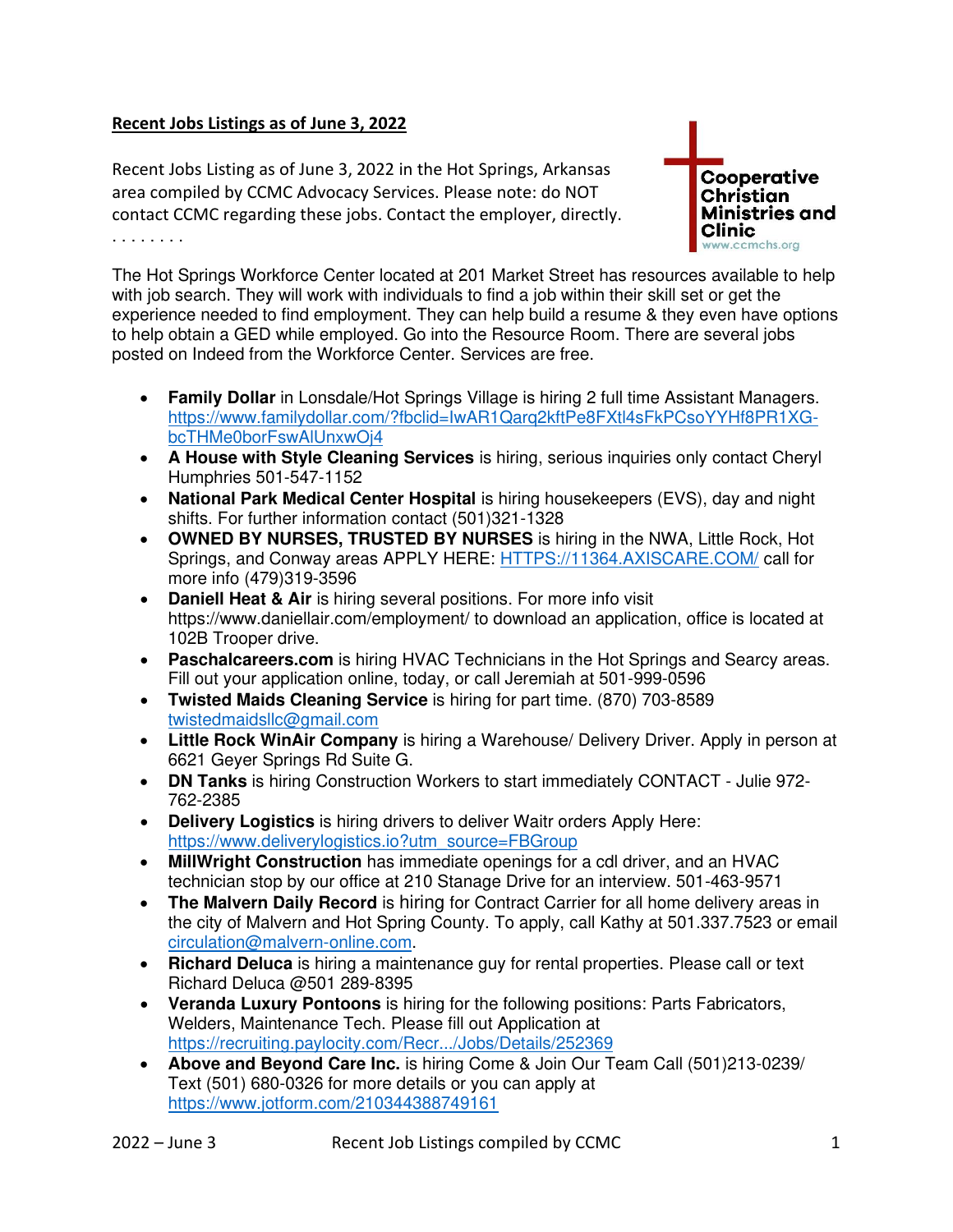- **Beano's Pizza** is hiring for wait staff. Apply in person between 2pm-4pm. We are open Monday-Saturday 11am-9pm and closed Sundays 2230 Malvern Ave # D Hot Springs
- **The Floor Store** is hiring entry to high level positions are available based on your experience level. We offer on the job training for folks just getting into this trade. Call 501-204-5036 for an interview
- **Subway** on Malvern Ave is hiring preferably those looking for night shift. We also have room for advancements within our company. Please apply online or in store. <https://apply.mysubwaycareer.com/us/en/>
- **Home Plate Cafe** is hiring kitchen line cooks & dishwashers. 5110 Highway 7 North Hot Springs Village, AR 71909 Phone: 501.984.6969
- **Walgreens Hot Springs Village** is hiring for DH, Shift Lead, and CSA. You can apply on indeed and Walgreens.
- **Berry Global** (106 Delta Pl. Hot Springs 71913) Various Positions. [https://globalhub](https://globalhub-berryglobal.icims.com/jobs/)[berryglobal.icims.com/jobs/](https://globalhub-berryglobal.icims.com/jobs/)

Openings found on **Indeed** (search Hot Springs, Arkansas). Go to:<https://www.indeed.com/>

- **WinChoice USA** is hiring a Call Center Representative
- **BPL Plasma, Inc** is hiring a Processing Technician
- **Conway Counseling & Wellness Center/Hot Springs Office** is hiring a Licensed Clinical Social Worker or Psychologist
- **Office Pride of Hot Springs-Benton** is hiring a Cleaning Tech
- **Aristotle Unified Communications** is hiring a Customer Service Representative
- **Industrial Supply Solutions, Inc**. is hiring a Warehouse/Delivery Driver
- **Patient Access-Hot Springs-Sign On** is hiring a Conifer Health Solutions
- **Central Auto Sales** is hiring an Automotive Car Lot Porter
- **Red Lobster** is hiring a Food Server
- **Shoe Carnival Inc.** is hiring a Now Hiring Retail Assistant Store Manager
- **LG-OSS, LLC** is hiring a Warehouse Associate
- **HealthStar Physicians Diagnostic Laboratory** is hiring a Lab Assistant/Phlebotomist
- **Falk Plumbing Supply** is hiring a Warehouse Associate/Driver
- **Munro & Company, Inc**. is hiring a Warehouse Associate
- **TEC Staffing Services** is hiring a Remote Dispatch Operator
- **Parking Management Company** is hiring a Luxury Hotel Valet Attendant
- **Home Helpers Home Care** is hiring an In-Home Caregiver
- **E-Z Mart** is hiring a Cashier/Sales Associate
- **Country Club Village Retirement Community** is hiring a Server
- **America's Car-Mart** is hiring a Collections Representative
- **Cannon Finance, Inc.** is hiring a Collections Representative
- **WIS International** is hiring an Inventory Associate
- **Shawmut Services LLC** is hiring Signature Collectors in Arkansas
- **HHS-Hotel Hot Springs** is hiring a Housekeeper
- **Quapaw Care & Rehabilitation Center** is hiring a COVID-19 Screener
- **T&T Maids of Cleaning & Scenic Vacay** is hiring a cleaning technician
- **Synergy Healthcare LLC** is hiring a Delivery Driver-Patient Technician
- **David Tackett-District Office** is hiring a Customer Service Representative
- **Hampton Inn by Hilton** is hiring a Breakfast Attendant